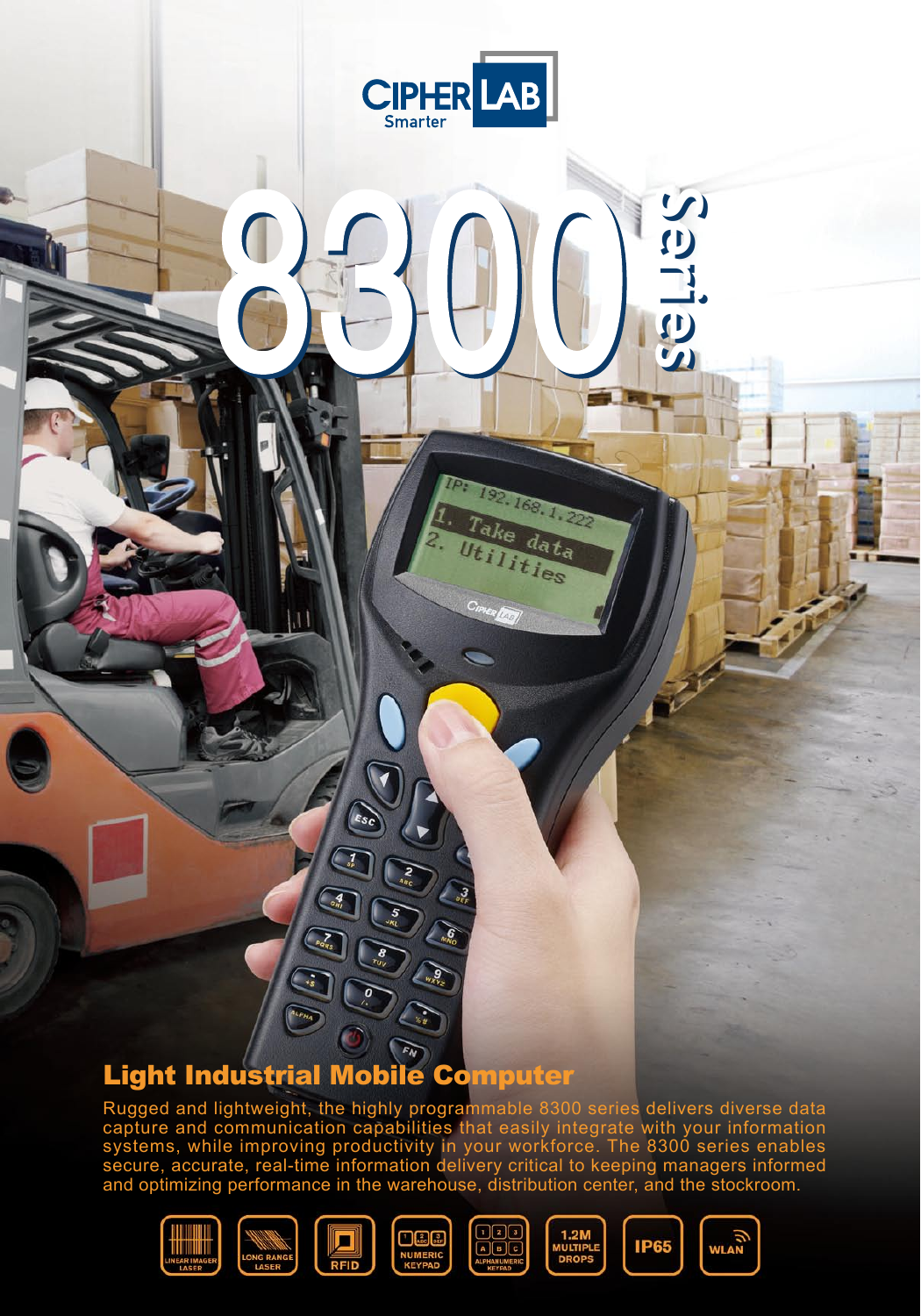## **Efficient supply chains mean better profitability**

To maximize productivity and profits today, supply chains must be efficient, intelligently applying technology in the hands of workers. That calls for mobile industrial computers that bring the power of the company's business applications within reach of the workforce, while making it easy for them to complete their tasks.

The 8300 series light industrial mobile computers efficiently combine all the requirements a mobile workforce needs and IT managers demand. Application programmability, manageability, and communications options that easily and securely connect to back-end systems from nearly anywhere extend your automated business tools to workers. Ruggedness, scanning flexibility and accuracy, and ease of use enable users to accelerate productivity with a lightweight tool that works as hard as they do. Add CipherLab's Power Suite software development kit and you have a comprehensive solution to many of today's unique supply chain challenges.

- **Customize applications for unique needs**
- **Update and access data from "within the walls" and "beyond the fence"**
- **Match the scanner to your specific requirements, including RFID**
- **Easy to carry and use all day long**

## **Smart solutions with immediate payoffs**

#### **Reduce asset management burden**

**Coca-Cola Amatil of Australia cuts asset recording labor by more than 75%**

#### **Improve retail efficiencies**

**NISYST and CipherLab team up in UK to create a highly efficient retail management system**

#### **Accelerate warehouse activities**

**Taiwan grocery goods wholesaler and manufacturer RunStar streamlines warehouse processes, reducing workload from three employees to one**

Coca-Cola Amatil deployed 8300 series mobile computers in their Sydney warehouse to track over 13,000 vending machines and merchandising equipment. They leveraged CipherLab FORGE Application Generators to customize software for the 8300s, reducing the work of 40 person-days to 70 person-hours and saving thousands of dollars in labor expense.

Retailers benefit from 8370s running Nirvana Intelligent System's NPoS Point of Sale Solution. The integrated hardware/software solution enhances efficiency and accuracy of sales, ordering, stocking, and picking. Customer M1 Foods improved warehouse management, price verification, and price-change management. Wireless printing of shelf labels using the 8370's wireless LAN made the work easier and more efficient.

RunStar chose the 8300 for its ruggedness and ergonomic design, and to make work easier. They got more than they bargained for when they deployed the 8300s to scan barcodes, check and verify orders, pick goods, and manage quantities in the warehouse. The new CipherLab mobile computers reduced the required labor by 66%.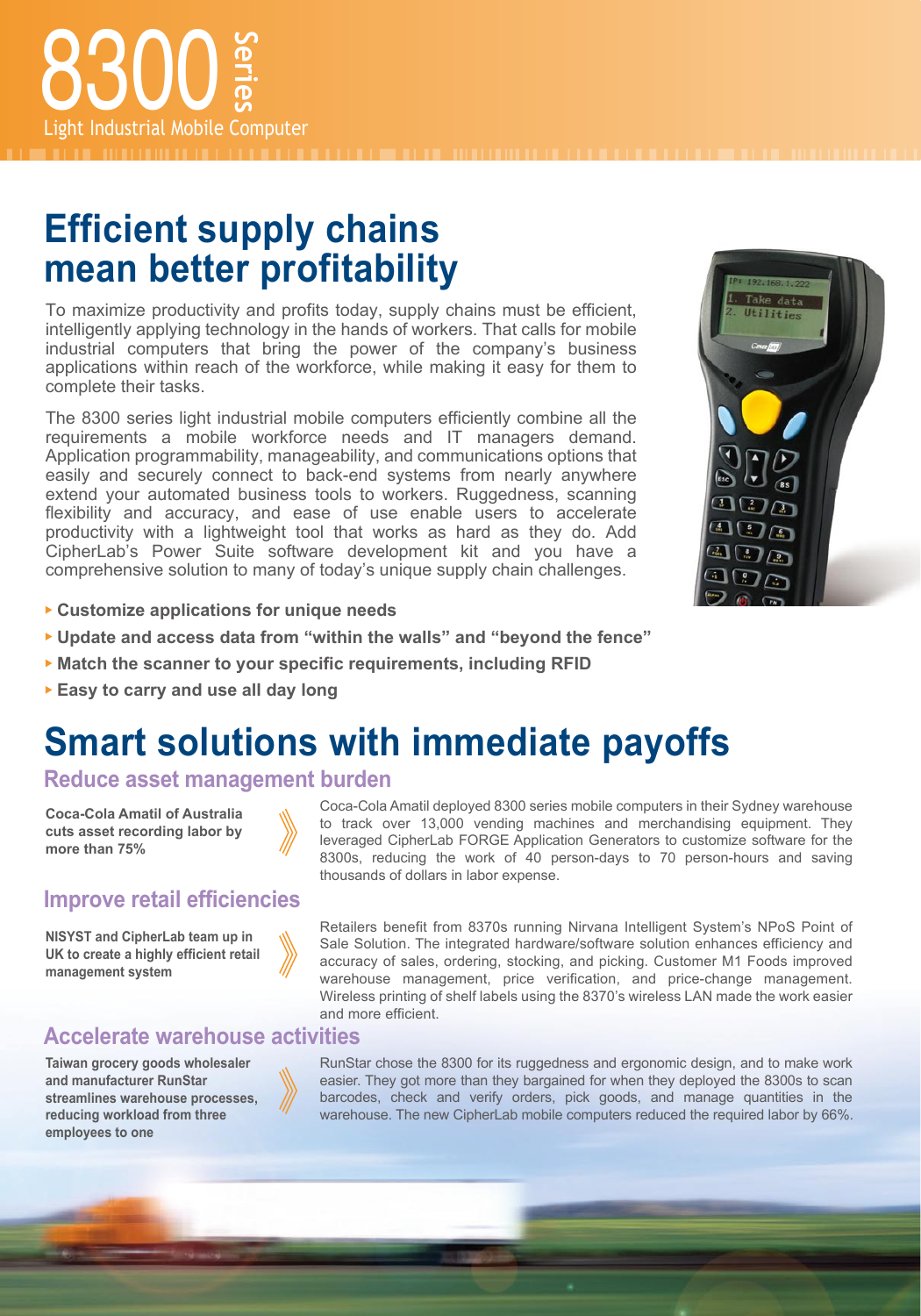

## **A Smart Investment for Supply Chain Solutions**

#### **Application-Ready for Diverse Enterprise Needs**

Coordinating critical procurement, assembly, and delivery functions requires a suite of mobile business and database applications and interfaces. The 8300's powerful CPU and up to 10MB of SRAM plus 2MB of flash memory enable you to deploy complex applications in a small, lightweight package, making it a powerful tool that's easy to use all day. Multiple scanning options—linear imager, choice of lasers, and RFID—plus unparalleled reading accuracy offer diversity for use in the warehouse, retail, mobile sales, and logistics.

#### **Flexible Communications Options**

Offering batch, WLAN, and BT capabilities, the 8300 series is designed for use "within the walls" and "beyond the fence" for non-connected and continually or occasionally connected environments. The 8300 series works the way you do, connecting you to data when and where you need it—on the warehouse or retail floor or at your customer's site.

#### **Rugged to The Core**

The 8300 is engineered to last—delivering incredibly low TCO (total cost of ownership). Built to IP65 specifications for operation from -10°C to 60°C in up to 95% humidity, the 8300 series keeps working under the harshest conditions. It's tough enough to withstand repeated 1.2-meter drops onto concrete and still deliver accurate performance day after day.

#### **Works All Day, Works All Night**

The 8300 won't stop before your employees do. Its high-performance battery will last through multiple shifts between recharges, whether operating in batch or wireless mode. A built-in, rechargeable, back-up battery guarantees data security for 36 days, even when it's time to recharge.

## **Accelerate Development with The Power Suite SDK**

CipherLab's Power Suite software development kit reduces development timetables and efforts with a comprehensive toolset for building and launching secure applications, whether they're constantly or occasionally connected, or run in batch.









**WITH A FULL RANGE OF RUGGED, PERFORMANCE TESTED MOBILE COMPUTERS, CIPHERLAB SOLUTIONS LIKE THE 8300 SERIES ARE FOUND AT WORK WORLDWIDE IN RETAIL, LOGISTICS ANDTRANSPORTATION, WAREHOUSING, MANUFACTURING, SERVICE INDUSTRIES, AND HEALTHCARE**